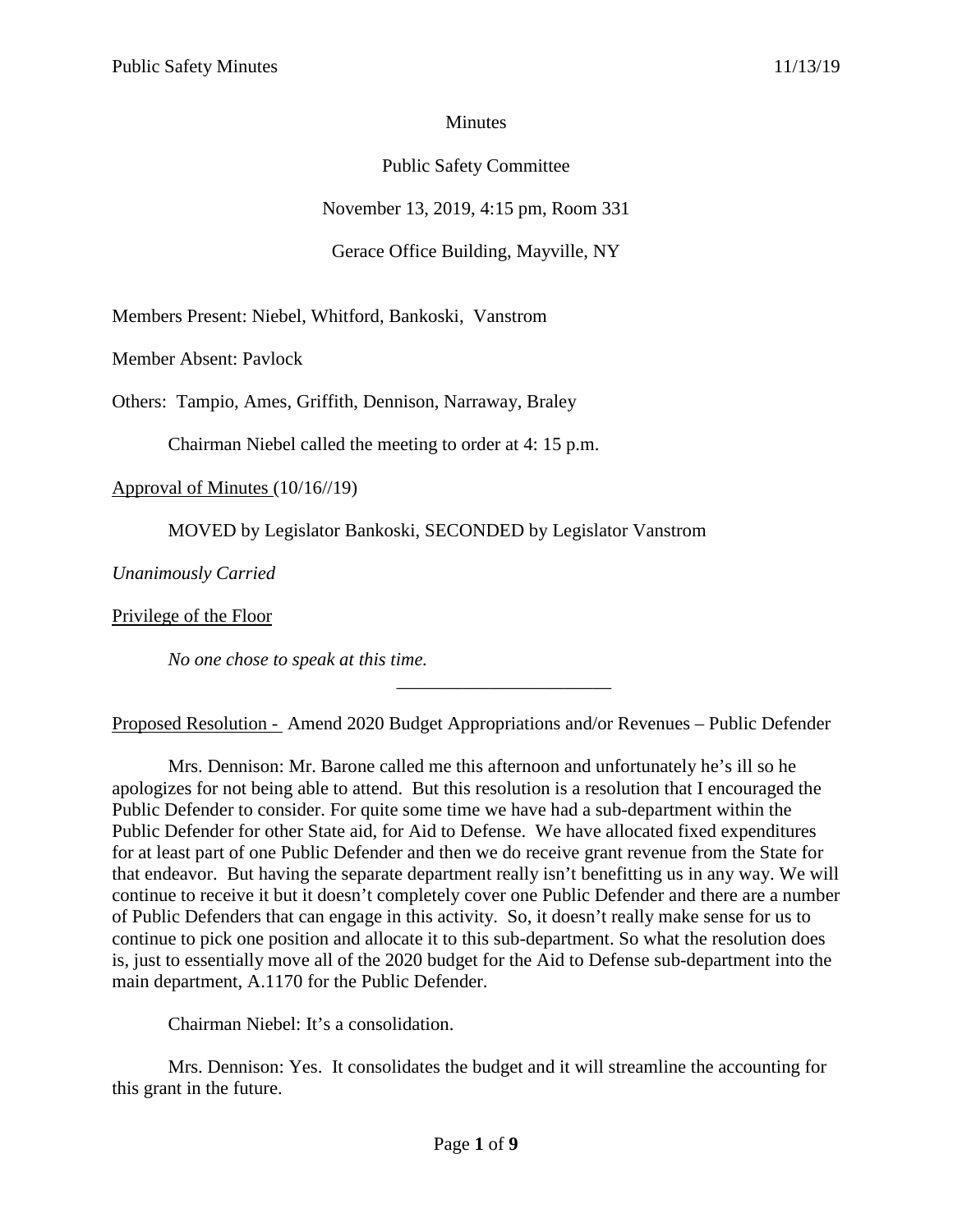Chairman Niebel: Make it easier for you and the Public Defender's office.

Mrs. Dennison: Yes.

Chairman Niebel: Well, I'm all in favor of that. Any questions?

#### *Unanimously Carried*

#### Proposed Resolution – Authorize Lease Agreement w/ Celebration Hall, LLC, for Office Space for the Chautauqua County Probation Department

Mr. Narraway: As part of the Raise the Age process, we are required to appear at arraignments in youth part, in Judge Cass's court. With our offices in Dunkirk and Jamestown and 99% of the time, when we got to the arraignment it would be over just because of our locations of our staff and how quickly that process goes. So when we did our Raise the Age budget proposal, the State approved some rent money for us to rent a space up here. We negotiated a lease at the old Mayville School to site a new office, limited staffing.

Chairman Niebel: This is just to help your department as far as logistics?

Mr. Narraway: Yes.

Legislator Vanstrom: Sounds sensible.

Chairman Niebel: Any questions?

Mrs. Dennison: If I could request a small amendment. When Tom and I worked on this resolution, the 2020 budget had not yet been adopted and so the resolution references the proposed 2020 budget. That budget has now been adopted so I think we should change the word proposed –

Chairman: Niebel: Just cross it out?

Mrs. Dennison: We could eliminate it because we don't always refer to – we don't always include adopted when we're referring to the 2020 budget. So it could be removed or we could change proposed to adopted with a capital "A".

Legislator Bankoski: Could we consider that as a typo?

Chairman Niebel: You read my mind Bob. Folks, what would be the easiest? Can we just strike the word proposed and just go with 2020 and treat it as a typo?

Clerk Tampio: I think to be save, you should require a motion to change that. It's not like the first *(cross talk/inaudible)…* a motion would be fine.

Chairman Niebel: You would like it changed to adopted?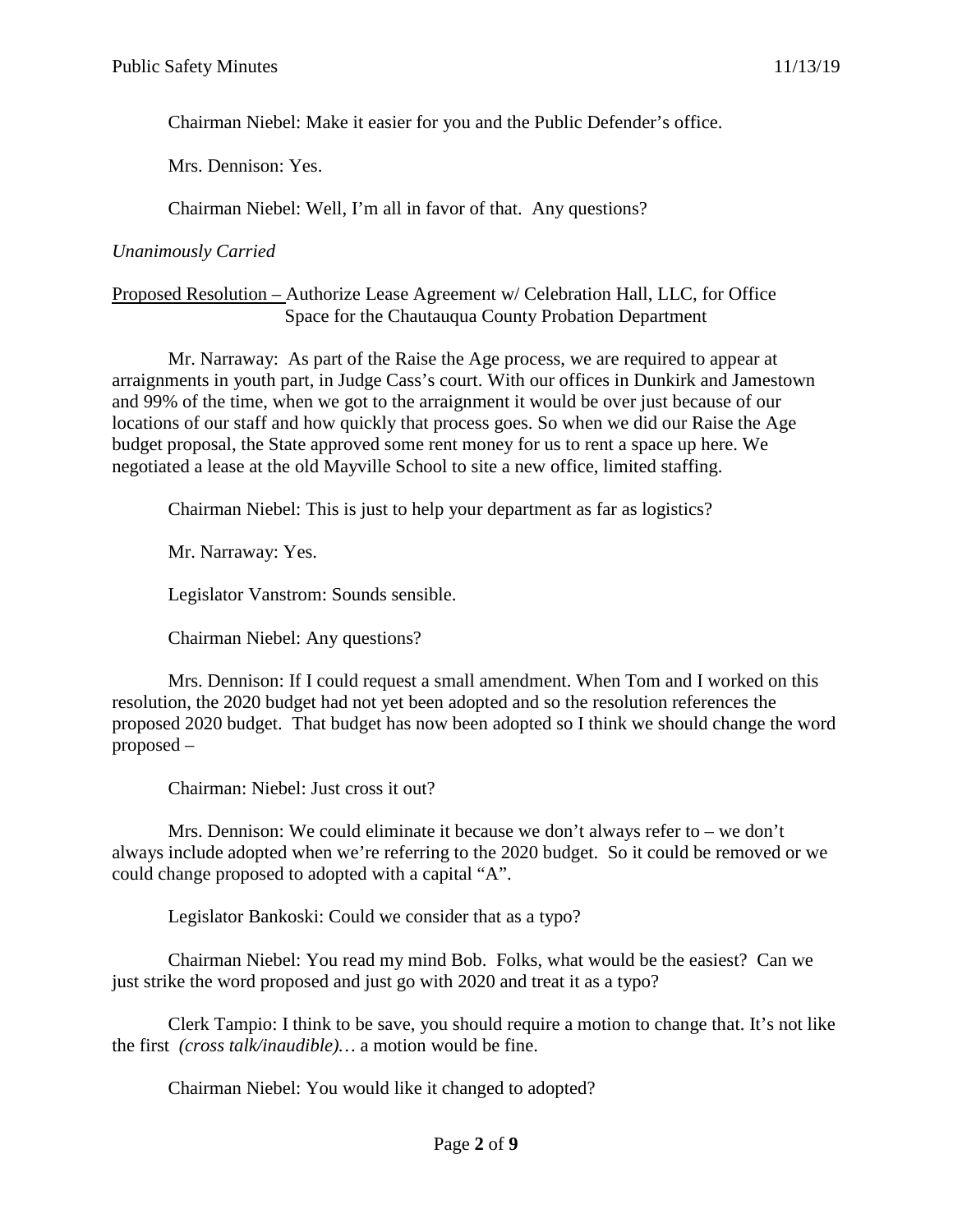Clerk Tampio: It's up to you, I guess adopted would be o.k.

Mrs. Dennison: I would go with adopted. We don't put that in every resolution. I probably should be adding it to all resolutions. So adopted with a capital.

Chairman Niebel: O.k.

Legislator Vanstrom: I will make that motion.

Legislator Bankoski: Second.

Chairman Niebel: Those in favor?

*Unanimously Carried – amendment*

Chairman Niebel: Now on the resolution as amended. All those in favor?

*Unanimously Carried as amended*

#### Proposed Resolution – Authorize Execution for New York State Office of Homeland Security and Emergency Services Grant for Bomb Squad Initiative Program

Under Sheriff Braley: This is a continuing grant that we have received for several different years. The 2020 budget has already been addressed for the receipt of this and this is basically just authorizing the County Executive to receive the funds from this grant.

Chairman Niebel: Just authorizes him to sign agreements. Any questions of Darryl?

Legislator Vanstrom: Looks like State money coming *(inaudible)…*

Chairman Niebel: Those in favor?

*Unanimously Carried*

### Proposed Resolution – Authorize Agreement with Chautauqua-Cattaraugus Erie II BOCES for School Resource Officers

Under Sheriff Braley: We have three BOCES facilities within the County, the LoGuidice, Hewes Center and then they have a special program that they run in Cassadaga. We devote one officer to that special program and we have a second SRO who divides his time between LoGuidice and Hewes Center on alternating days. So this is for those two officers. The entire contract is put together as one.

Chairman Niebel: This is kind of a large agreement, \$224,000.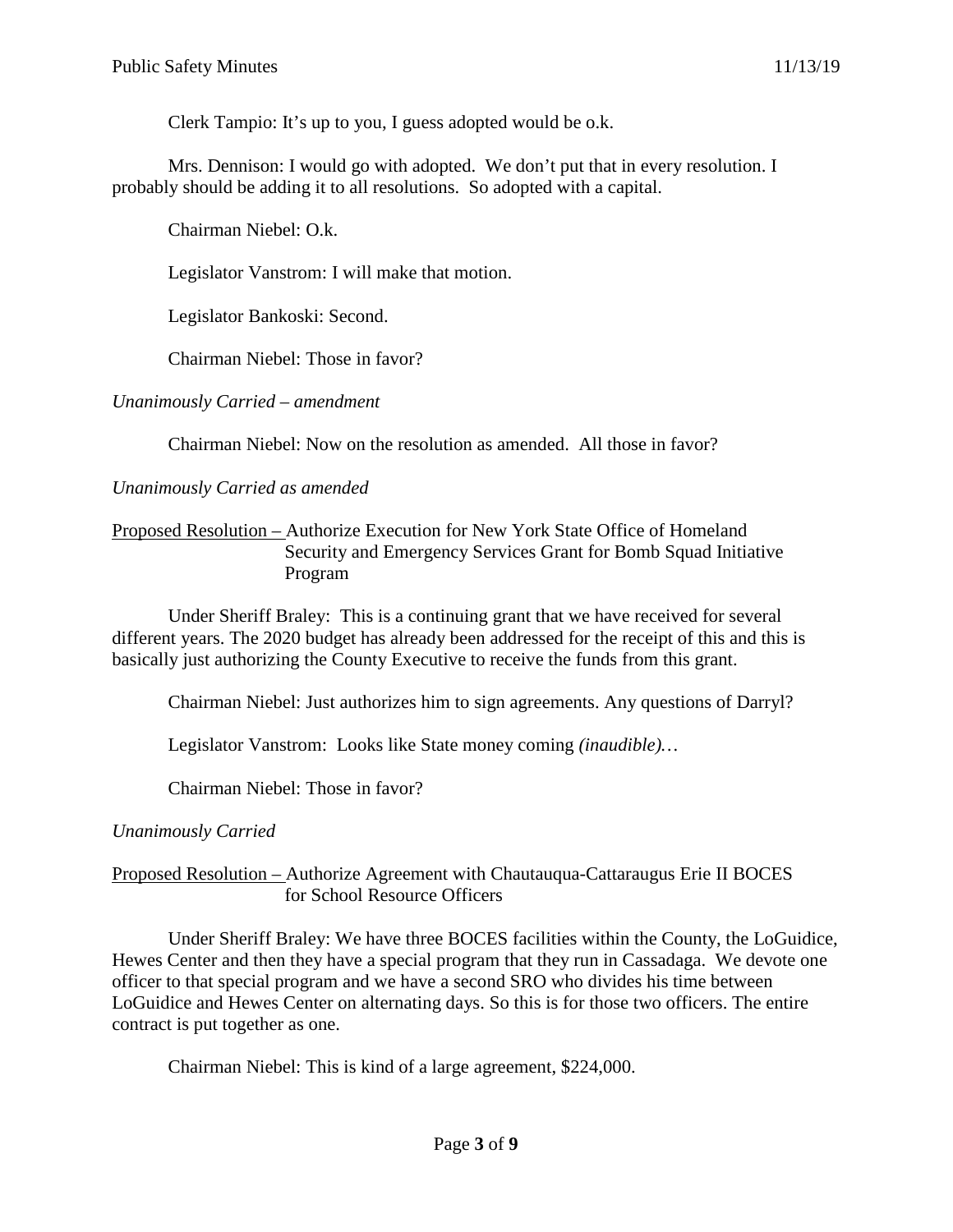Legislator Bankoski: It's usually around \$75,000 a guy or something like that.

Under Sheriff Braley: We tried to make some adjustments to some of these agreements going forward to reflect actual cost of salaries, fringes, vehicle and expenses involved.

Legislator Vanstrom: It shouldn't say local on this should it because it's coming from BOCES. Why does it act like there is a local amount being involved? Is that right? That doesn't make sense to me.

Chairman Niebel: Darryl, on the back where it talks about fiscal implications and source of funds, it does say local.

Legislator Vanstrom: But it shouldn't if BOCES is paying for everything.

Chairman Niebel: It's probably State then.

Mrs. Dennison: The source of funds is particularly the revenue source of funds so the revenue is coming from BOCES not from a Federal – I mean, it's coming from BOCES. It's not coming directly from a Federal or State source.

Legislator Bankoski: But it's not Chautauqua County.

Under Sheriff Braley: It's revenue coming –

Chairman Niebel: It's revenue coming into us from BOCES –

Mrs. Dennison: From a local entity.

Under Sheriff Braley: But it's not local share.

Mrs. Dennison: It's not local share.

Chairman Niebel: Do you still have a question? It's not local share.

Legislator Vanstrom: I always look at that and that box tells you a lot.

Chairman Niebel: So do I. It's a little confusing but it's not a State agency and it's certainly not a Federal agency.

Legislator Bankoski: It's going to be local funded by not Chautauqua County.

Legislator Vanstrom: But it's a revenue. Maybe we should have this amended or something, source of funds, so it's more clear to the people that have to vote on this, like us. *(Inaudible)* local revenue or a Federal revenue or a local expense or Federal expense because it doesn't tell us – does it?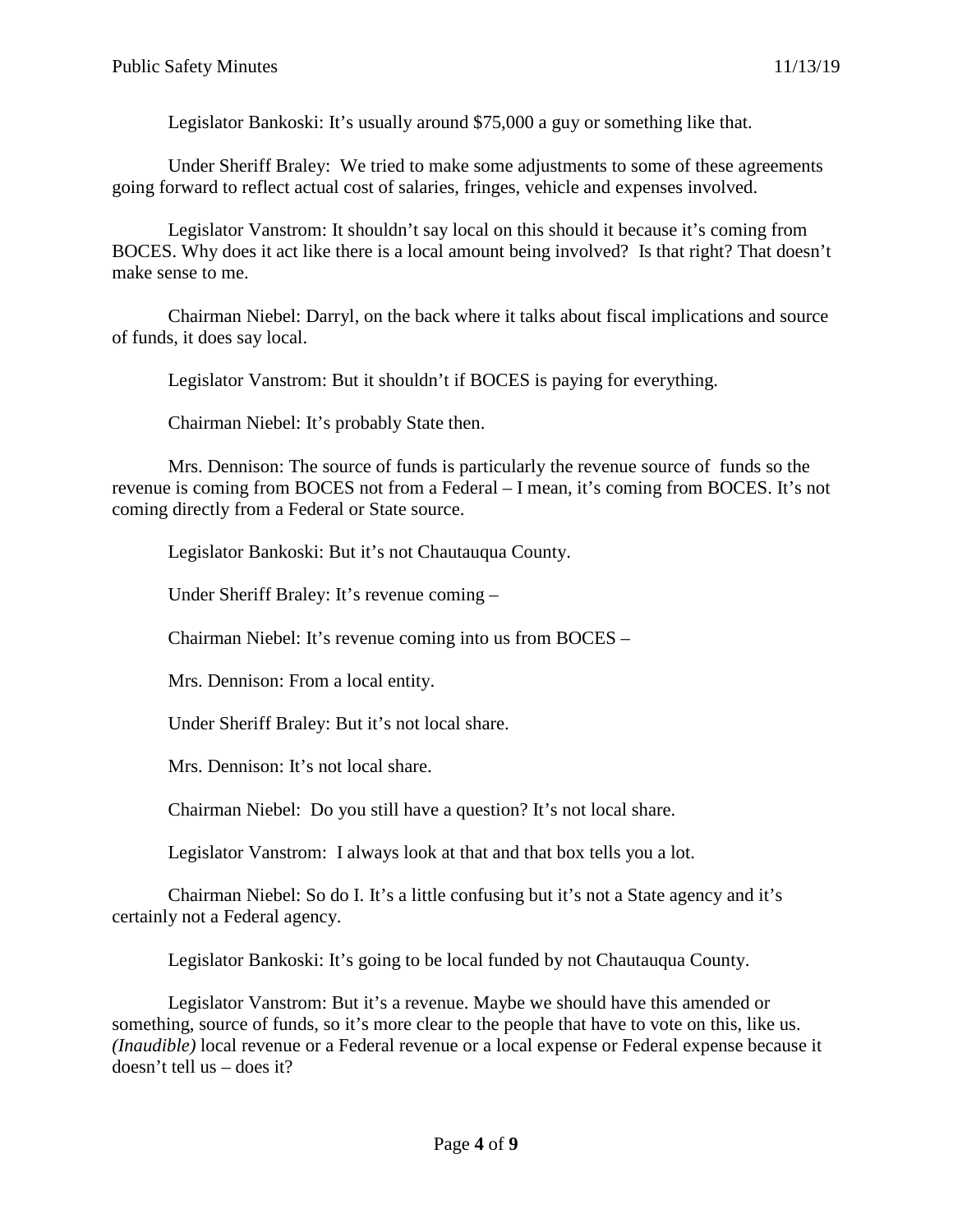Under Sheriff Braley: If I could interject but the rest of these contracts pretty much indicate the same or there are a quite a few of them there for local municipalities for court officers.

Chairman Niebel: Lisa, I don't know that we need to change these forms. I think possibly an explanation from Darryl and Kathleen should suffice on this. It's not coming from Chautauqua County but we really can't call it a –

Legislator Vanstrom: What do you call it, other?

Chairman Niebel: Well, I guess it could be under other.

Legislator Vanstrom: I would like to see it under other. That makes sense because otherwise people like us get confused.

Chairman Niebel: Are you o.k. with it this time and in the future have it under other or would you like to change it to other?

Legislator Vanstrom: Can we just change it to other?

Legislator Bankoski: All of these are marked under local. Everything that's on the agenda, all these court details are all marked under local.

Legislator Vanstrom: When do we use the other box, there is my next question. Not for you Darryl.

Chairman Niebel: Maybe going forward in the future, we'll take a closer look at these. Lisa does raise a point. This probably would be more appropriate under other funding than local funding, but how about if we let it go this time Lisa and then in the future we'll have it –

Legislator Vanstrom: Bob said yes, we're going to let it go this time.

Chairman Niebel: Any other questions?

### *Unanimously Carried*

Chairman Niebel: Four resolutions, five through ten, these are all going to be pretty similar. They all run from January 1, 2020 through December 31, 2020. That hourly rate is \$31.15 for each one of these proposed resolutions. So I'll just read these, if anybody has any questions, please ask.

Proposed Resolution – Authorize Agreement with Town of Stockton for Court Security Detail FY20

Chairman Niebel: Any questions?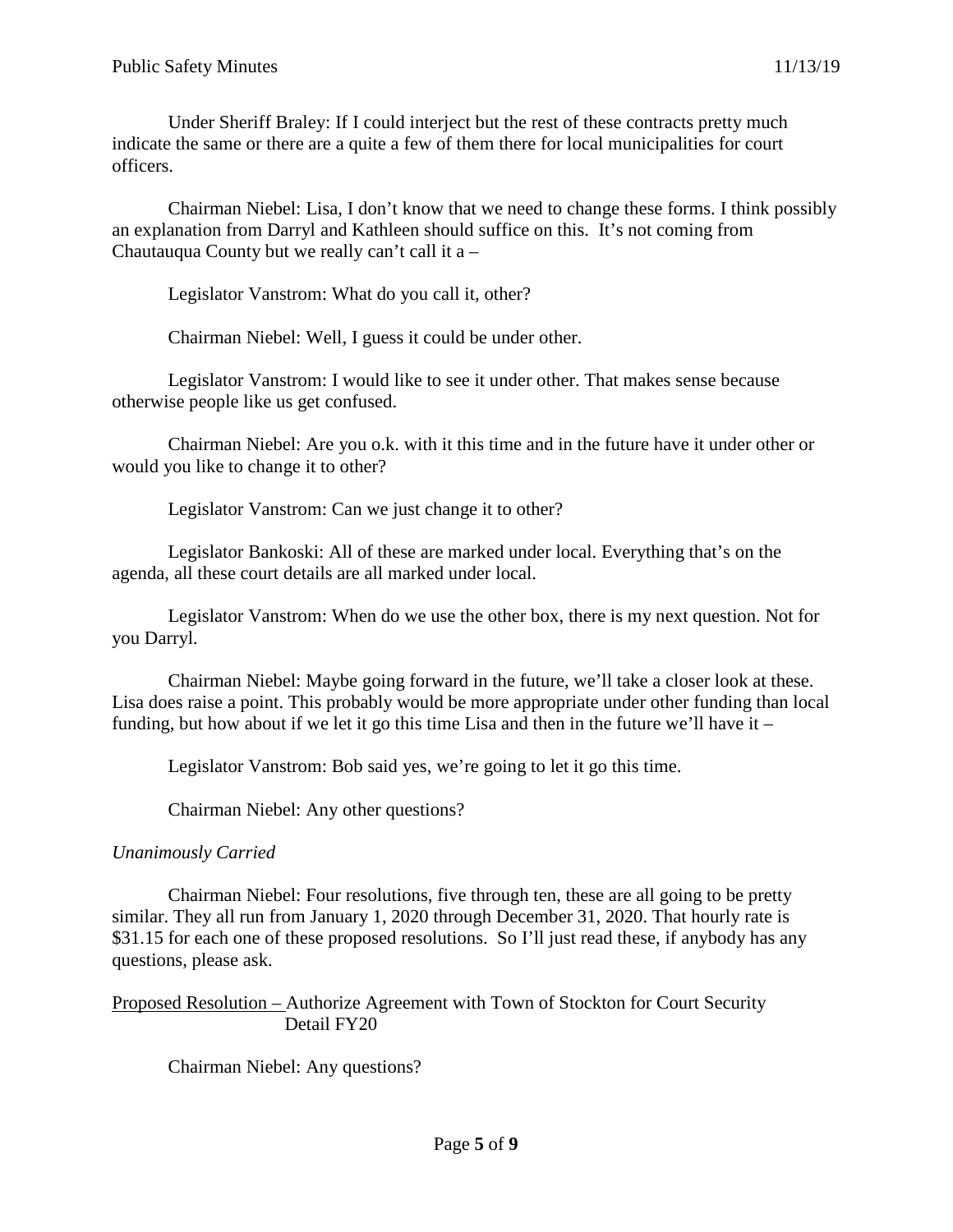*Unanimously Carried*

Proposed Resolution - Authorize Agreement with Town of North Harmony for Court Security Detail FY20

Chairman Niebel: Any questions?

*Unanimously Carried*

Proposed Resolution - Authorize Agreement with Town of Ellery for Court Security Detail FY20

Chairman Niebel: Any questions?

*Unanimously Carried*

Proposed Resolution - Authorize Agreement with Town of Mina for Court Security Detail FY20

Chairman Niebel: Any questions?

*Unanimously Carried*

Proposed Resolution - Authorize Agreement with Town of Kiantone for Court Security Detail FY20

Chairman Niebel: Any questions?

*Unanimously Carried*

Proposed Resolution - Authorize Agreement with Village of Silver Creek for Court Security Detail FY20

Chairman Niebel: Any questions?

*Unanimously Carried*

Proposed Resolution - FY2018 Hazardous Materials Grant Program

Mr. Griffith: This is a Haz Mat grant which we get luckily every year. This is a regional partnership grant that comes through our office. It works for the counties of Chautauqua, Cattaraugus, and Allegheny County, put together by Haz Mat Coordinator Dan Imfeld in the amount of \$94,000. So this is the increase in appropriation account offset by the increase in revenue account. This grant has no local match and no local funds attached to it.

Chairman Niebel: Any questions of John?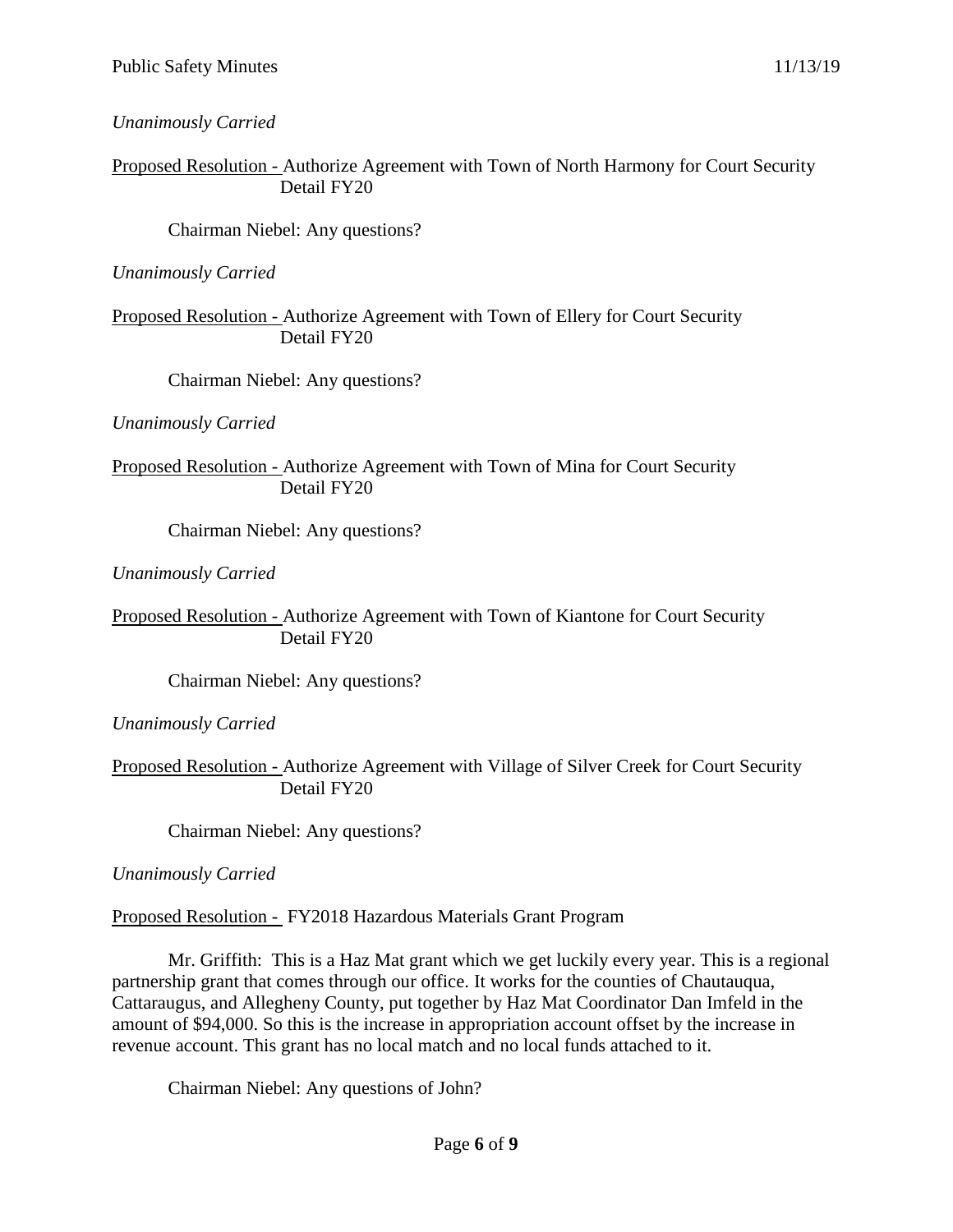Legislator Whitford: How many are certified in the Haz Mat in the County?

Mr. Griffith: Haz Mat team?

Legislator Whitford: Yes.

Mr. Griffith: I'm going to say there is about 20. I can't tell you the exact number.

Legislator Whitford: And they are scattered throughout the County?

Mr. Griffith : Throughout the County. Some will respond to Mayville to get the equipment, some will respond to the scene depends on what their location is and things like that. A lot of times the guys who get to the scene first, they are doing the assessment, size up, *(inaudible)* back to Dan and to me to tell us what is going on so we know what we need there. we have responded out of the County before, it's part of this agreement. We can respond all the way out through Allegheny County or further if *(inaudible)* mutual aid plan would require that. We have the most robust Haz Mat team in all the southwestern New York State. We have a great Haz Mat team. Dan Imfeld does wonderful job.

Legislator Vanstrom: I want to go on the record in saying Dan Imfeld does do a tremendous job. I've known Dan for a long time.

Mr. Griffith: He does. He does a great job. I will tell ya, nothing like I better than to hear Dan on the radio and then call him on the phone and say, Dan what do we have? He'll tell me I got it taken care of and that's fantastic. Everything from tankers of gasoline upside down to pump them out and drill them out. It's incredible what those guys can do.

Legislator Whitford: Their response times are quick.

Chairman Niebel: This grant covers three counties, Chautauqua, Cattaraugus, and Allegheny, plus the Nation. Who takes the lead on this?

Mr. Griffith: Dan. We do.

Chairman Niebel: Please thank him on behalf of the Committee. He does a great job and thank you guys for being the lead agency on this. Any other questions of John?

# *Unanimously Carried*

Proposed Resolution - Emergency Management Preparedness Performance Grant for Fiscal Year 2019

Mr. Griffith: This is a grant that we receive annually. This is a 50% match grant with the County. These funds go towards offsetting the labor cost in our department. As it say, exercise in planning, training exercises, public preparedness, emergency alert and notification systems. This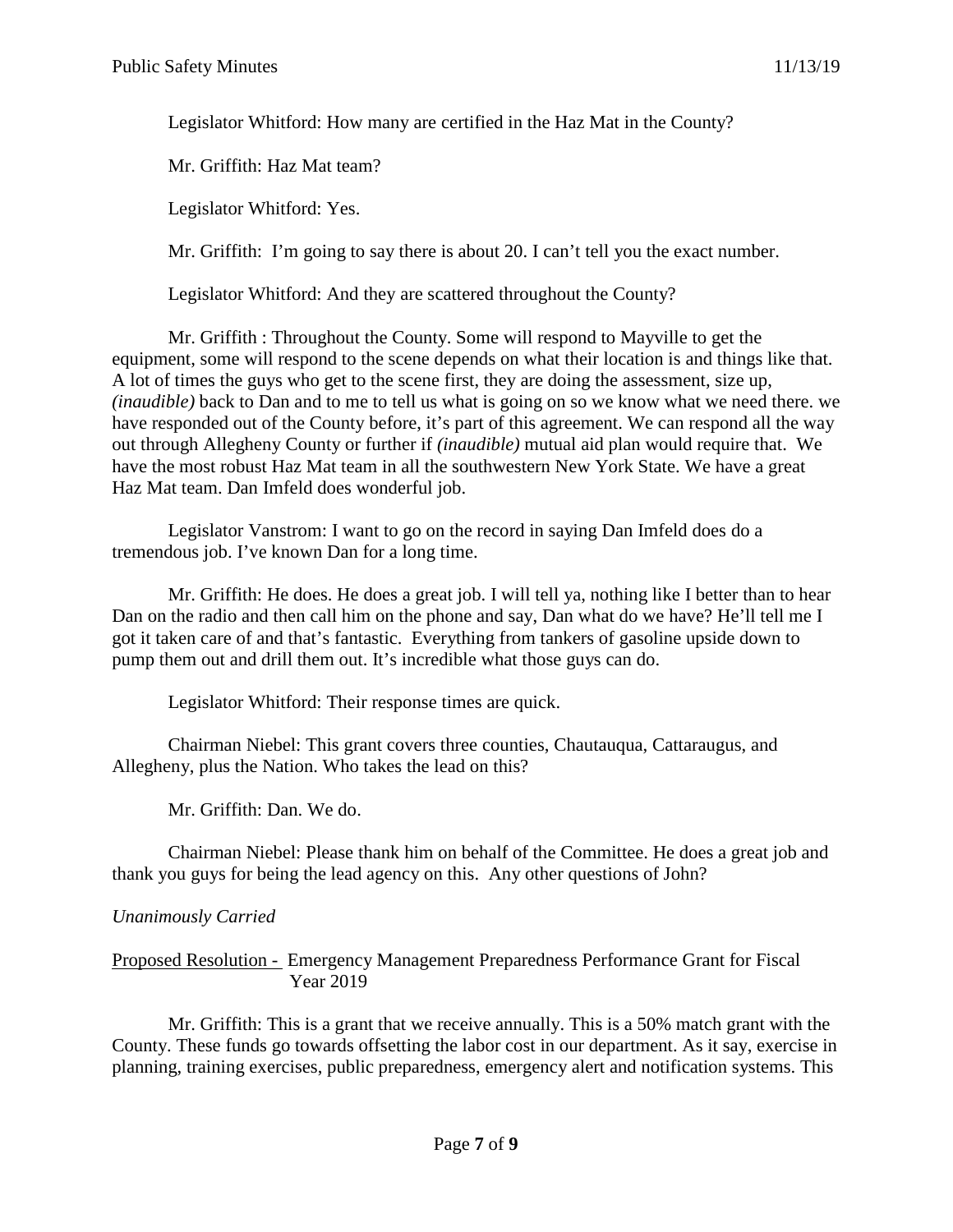is where our paging system comes out of this grant also. The grant money was budgeted into the 2019 budget a long time ago.

Chairman Niebel: Any questions?

### *Unanimously Carried*

Proposed Resolution - Amend 2019 Budget Appropriations and Revenues – Emergency Services – CME

Mr. Griffith: This is continuing medical education and the revenues have exceeded the budget but also the expenses are so this is a revenue increase and appropriation increase also of \$9,200 for continuing medical education which is very successful in keeping EMT certified because if they do this, they don't have to *(inaudible)* through the New York State refresher class and test. It's very nice. It's probably the only thing keeping me as an EMT.

Chairman Niebel: Any questions of John?

## *Unanimously Carried*

**Other** 

Chairman Niebel: Under other, we have another proposed resolution.

## Proposed Resolution - Amend 2019 Budget for State Homeland Security Program (SHSP) Grant Award

Mr. Griffith: This is our interoperable radio grant funding. This is for two mobile radios for our Medical Directors. This is money into the budget from a grant, money out of the budget to offset the expense so no local share. Simply a pass through transaction.

Chairman Niebel: Any questions?

# *Unanimously Carried*

## Proposed Resolution – Authorize Agreement with Town of Harmony for Court Security Detail FY20

Chairman Niebel: Darryl, could you just come up and just over over Harmony just briefly. I mean, this is very similar to some of the other contracts that we have. We're not going to be able to act on this, we're just going to refer it to Audit & Control because apparently it didn't have a chance to go through all the different departments that it should have. So, just briefly touch on it.

Under Sheriff Braley: I apologize for the lateness of this thing and I appreciate all the effort that everybody has put into it. This is identical to the other ones. It's a Harmony township